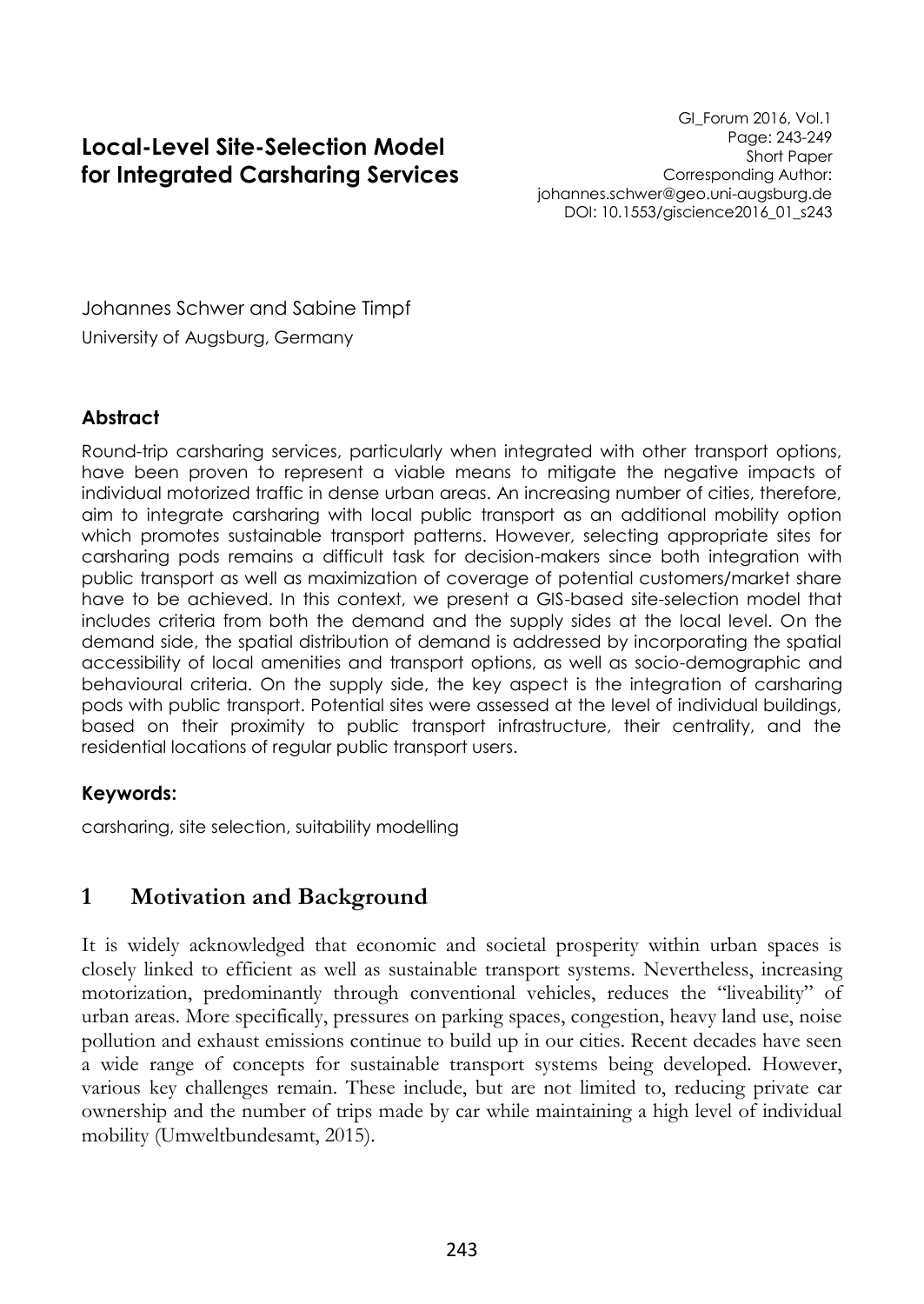Carsharing schemes, particularly when integrated with public transport, have been proven to represent viable means to mitigate the negative impacts of individual motorized transport. At the same time, and especially in dense urban areas, the shared use of cars can help to reduce private vehicle ownership and the number of trips made by car, but without substantially restricting individual mobility. In the case of round-trip carsharing, registered users are required to book a car in advance; pricing is based on the distance driven and the duration of the trip, and the vehicle has to be picked up from and returned to the same location (pod). In the presence of high-quality public transport as well as walking and cycling infrastructure, however, these constraints are reported to promote the use of multiple modes of transport or mobility, because users are encouraged to reflect on their individual choices. Having access to shared vehicles as one of multiple mobility options, customers are able to adopt less car-dependent, and more flexible and sustainable mobility patterns.

When planning a carsharing service, it is therefore vital to make carsharing pods conveniently accessible to the maximum number of potential users to ensure the scheme's profitability. The attractiveness of carsharing as an additional mobility option depends, further, on its close spatial integration with public transport, which serves as the backbone of sustainable transport (Huwer, 2003; Loose, 2012). Decision-makers facing this facility-location problem, however, can hardly rely on precise information regarding spatial distribution of demand prior to launching the service. Furthermore, to our knowledge, there is no well-established method to evaluate spatial integration of carsharing pods with public transport.

In this context, i.e. in the absence of a priori data of spatial-demand distribution, the main goal of this study was the identification and assessment of candidate sites within an urban area. An accessibility-based model was developed, therefore, to estimate spatial suitability of potential sites at the local level, from demand as well as supply perspectives. These considerations were used as weights in a location-allocation analysis of where carsharing pods might best be located, the objective being to optimize the spatial distribution of the pods to reach the largest market share possible.

# **2 Site-Selection Modelling for Carsharing**

Insights from socio-demographic, attitude- and preference-based approaches, as well as geographic ones, to market segmentation for carsharing can be found in various published sources (Braun et al., 2013; Celsor & Millard-Ball, 2007; Krietemeyer, 2012). A comprehensive activity-based simulation has also been used to estimate carsharing demand (Ciari et al., 2013). However, its application requires socio-demographic, behaviour- and attitude-based data at the individual level. Normally, such precise data is not available for entire cities, or it is not accessible to operators of local carsharing services. Additionally, it has been shown that socio-demographic background as well as reasons for using shared vehicles vary substantially amongst customers (Celsor & Millard-Ball, 2007). This aspect further complicates the estimation of individual demand. Geographic market segmentation approaches, however, suggest significant interdependencies between locations of carsharing sites and the built environment, which can be addressed using widely available spatial data and GIS-based methods. However, experience with incorporating known locational factors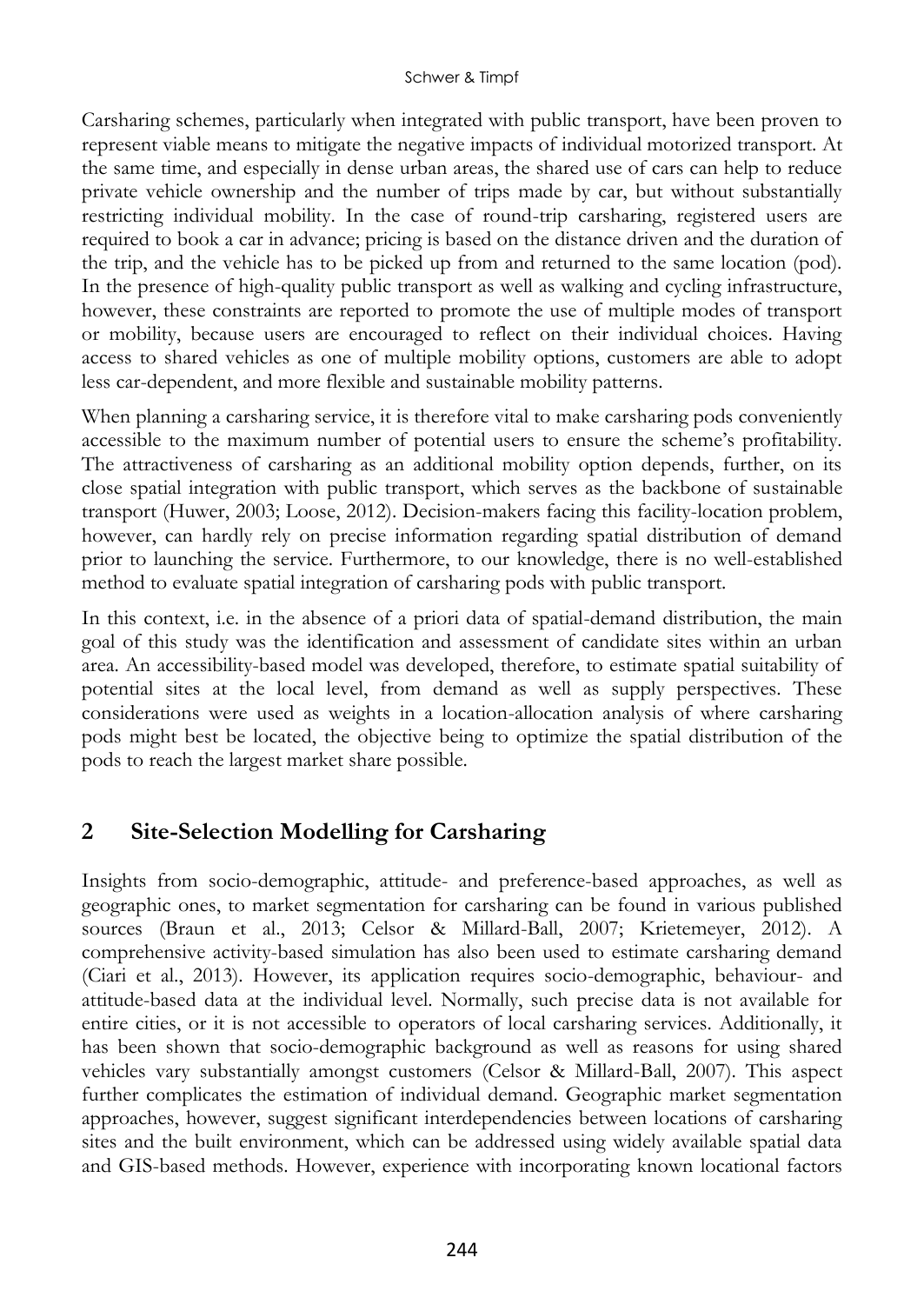#### Schwer & Timpf

into the site-selection process has, by and large, not been shared with the scientific community. Hence, the proposed model (see Figure 1) is an applied synthesis of congruently-reported findings regarding market segmentation and location factors for carsharing pods. The overall model has two parts: (1) a three-tier spatial suitability model for assessing spatial units such as buildings or plots of land, from both demand and supply perspectives, in order to identify and rate potential sites and points of high demand for carsharing; (2) a weighted location-allocation analysis (Tomintz et al., 2015).



**Figure 1**: Proposed site-selection model for round-trip carsharing based on suitability and locationallocation analysis

With respect to developing integrated transport services, the main contribution of the proposed model is the integration of suitability factors from both the demand and the supply perspectives in a weighted, network-based, location-allocation analysis. Calculated as a weight for each potential demand source (e.g. residential locations, customers), demand-side suitability represents a relative measure of structural feasibility (C1) and individual "willingness" (C2) to use a carsharing service. However, not all available plots, associated parking spaces and potential customers are equally suited for establishing a carsharing pod. Thus, candidate sites are derived separately from, and rated by, supply-side suitability (C3). Initial configuration of the weights  $\omega_i$  may be derived from the literature or expert knowledge.

On the demand side, it is assumed that an individual's ability and willingness to adopt new modes of transport, which supplement or even substitute a private vehicle, are determined by the number and quality of transport options as well as the accessibility of local amenities (Ackermann et al., 2014; Gather et al., 2008). However, public transport, walking and cycling infrastructures, and availability of local amenities are unevenly distributed: bus and tram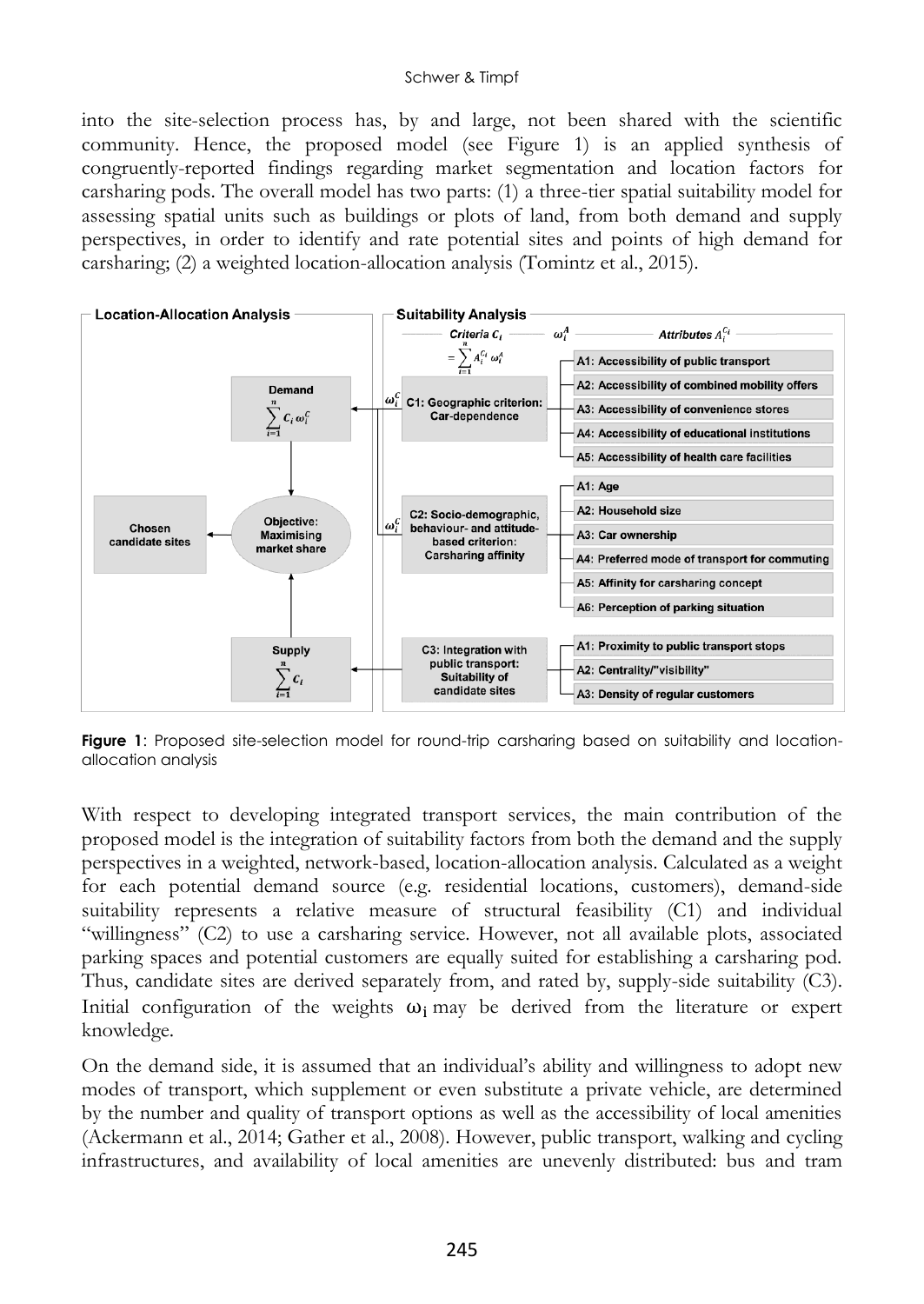services are restricted to linear routes and amenities are often concentrated in town-centre districts and central locations of residential neighbourhoods like their main street. Residential locations having both good access to a wide variety of amenities as well as mobility options allow their residents to realize sustainable travel patterns. As is shown in different studies, carsharing users often live in dense urban areas where these prerequisites are met (Celsor & Millard-Ball, 2007). These authors found carsharing supply to be correlated with a perception of high pressure on parking spaces (and low rate of car ownership) in densely populated and busy urban neighbourhoods. In central areas, characterized by high population density as well as numerous local amenities for shopping, health care, education and transport options, residents are less dependent on a private vehicle than residents of more peripheral places. Moving the focus from the individual to his/her surrounding geographic space, the suitability model incorporates car-dependence at the very local level as a measure for determining the degree to which living in an individual residential location is objectively dependent on having a personal vehicle (Siedentop et al., 2013). This measure aims to assess the general practicability of carsharing in a combined-mobility context, without the influence of subjective factors such as personal preferences, and attitudes such as car reliance. Sociodemographic, behaviour- and attitude-based attributes typically associated with carsharing users are also included in the model but restricted to widely-reported indicators (Braun et al., 2013; Celsor & Millard-Ball, 2007; Krietemeyer, 2012). While the typical profile of carsharers can be derived from municipal data (age group ca. 20–40, one- or two-person household, low car ownership, commuting by public transport or active modes), affinity for the carsharing concept and perception of the parking situation are hard to determine. Geographic as well as both socio-demographic and attitude-based criteria are interdependent. However, geographic criteria have been found to be reasonable proxies for the latter two (Celsor & Millard-Ball, 2007).

On the supply side, three main features have been identified in the literature for integration of carsharing pods with public transport. (1) The most obvious is proximity to public transport stops with frequent services, since carsharing users are reported to show high affinity towards active transport modes and public transport (Krietemeyer, 2012). From a spatial perspective, carsharing demand is assumed to increase towards public transport stops. Hence, pods should be located close to areas with high estimated demand or known customers (Loose, 2009). (2) While business users create demand in comparatively central areas, private customers will require carsharing supply close to their residential location. Consequently, carsharing demand is also characterized by land use. In focusing on users of public transport, this aspect was not covered, but it may be included in future work. (3) When looking for sites where carsharing pods could actually be installed, their visibility from public street space is important for marketing, security and accessibility reasons (Loose, 2009; Sonnberger & Gallego Carrera, 2013). However, in the preliminary process of identifying candidate sites, the criterion of visibility alone is not sufficient because it neglects the spatial distribution of visit probability. Hence, the conclusion was drawn that centrality measures provide more meaningful indicators for frequently visited and therefore "visible" sites. Figure 2 shows an example of supply-side suitability for Augsburg (Germany), used for identifying and rating potential sites. Drawing on a pedestrian network data set, service areas for each public transport stop were calculated and assigned decreasing weights up to a maximum walking distance of 600 m. Additionally, the stops were differentiated based on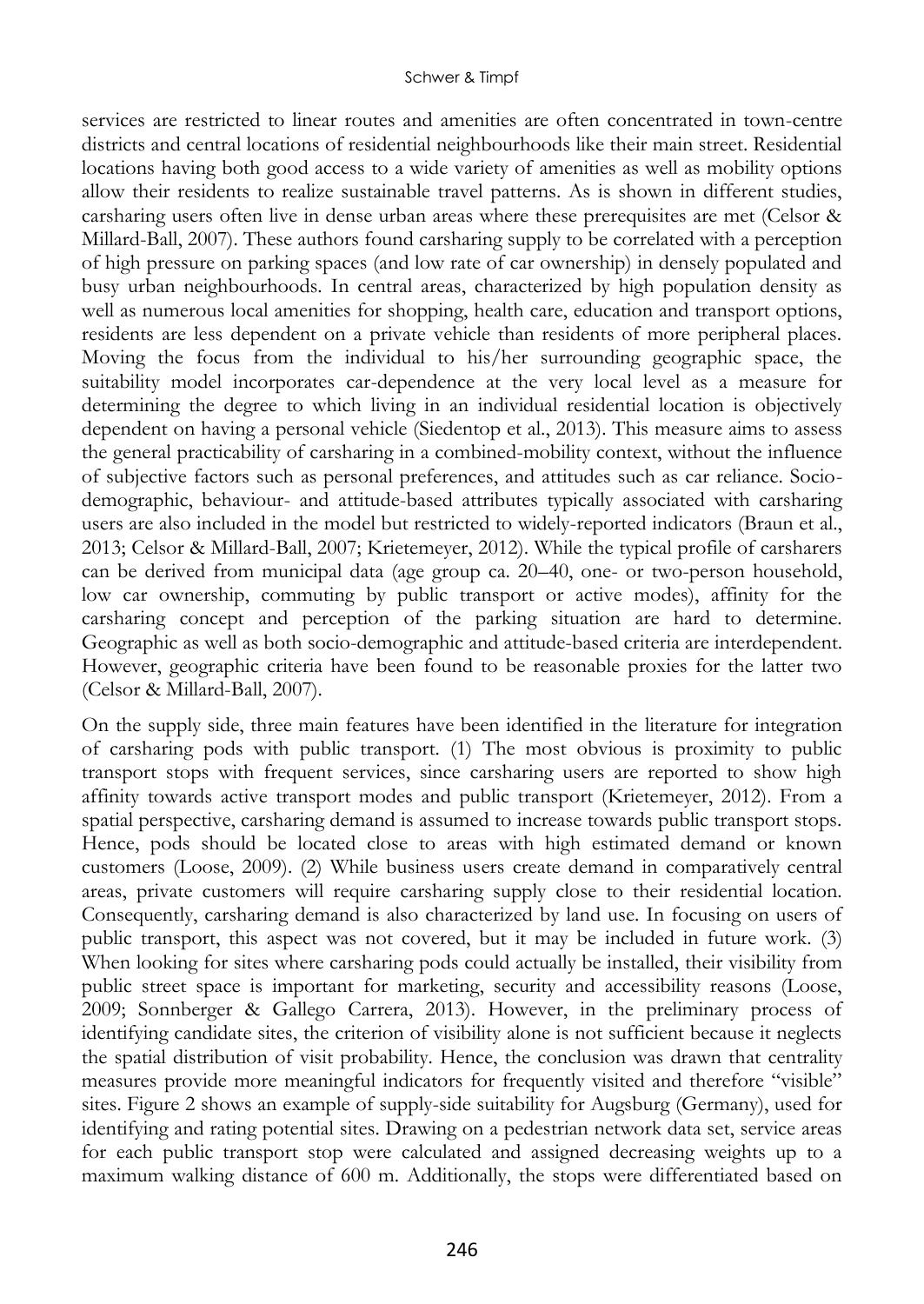#### Schwer & Timpf

elementary measure of services (tram: yes/no; number of routes). Supposedly highly central locations were derived using the same pedestrian network by computing a gravity-based centrality measure for each building (Sevtsuk & Mekonnen, 2012). Relying on address data of regular users of public transport, it was possible to quantify the density of users per building and aggregate the supply-side attributes into a relative suitability measure.



**Figure 2:** GIS-based assessment of supply-side spatial suitability for carsharing pods (Figure 1: C3) at building level. Suitability was also aggregated within cells (width 200 m) to provide a comprehensible overlay to support decision-making.

Finally, the best-suited building within each cell was selected as a candidate site (see Figure 2) for the network-based location-allocation analysis. Since only a limited number of pods can be installed, location-allocation analysis was used to identify a predetermined number of highly suited candidate sites to serve a maximum proportion of the weighted demand with maximum efficiency. This approach allows recommendations for site selection to be made for various scenarios of service expansion.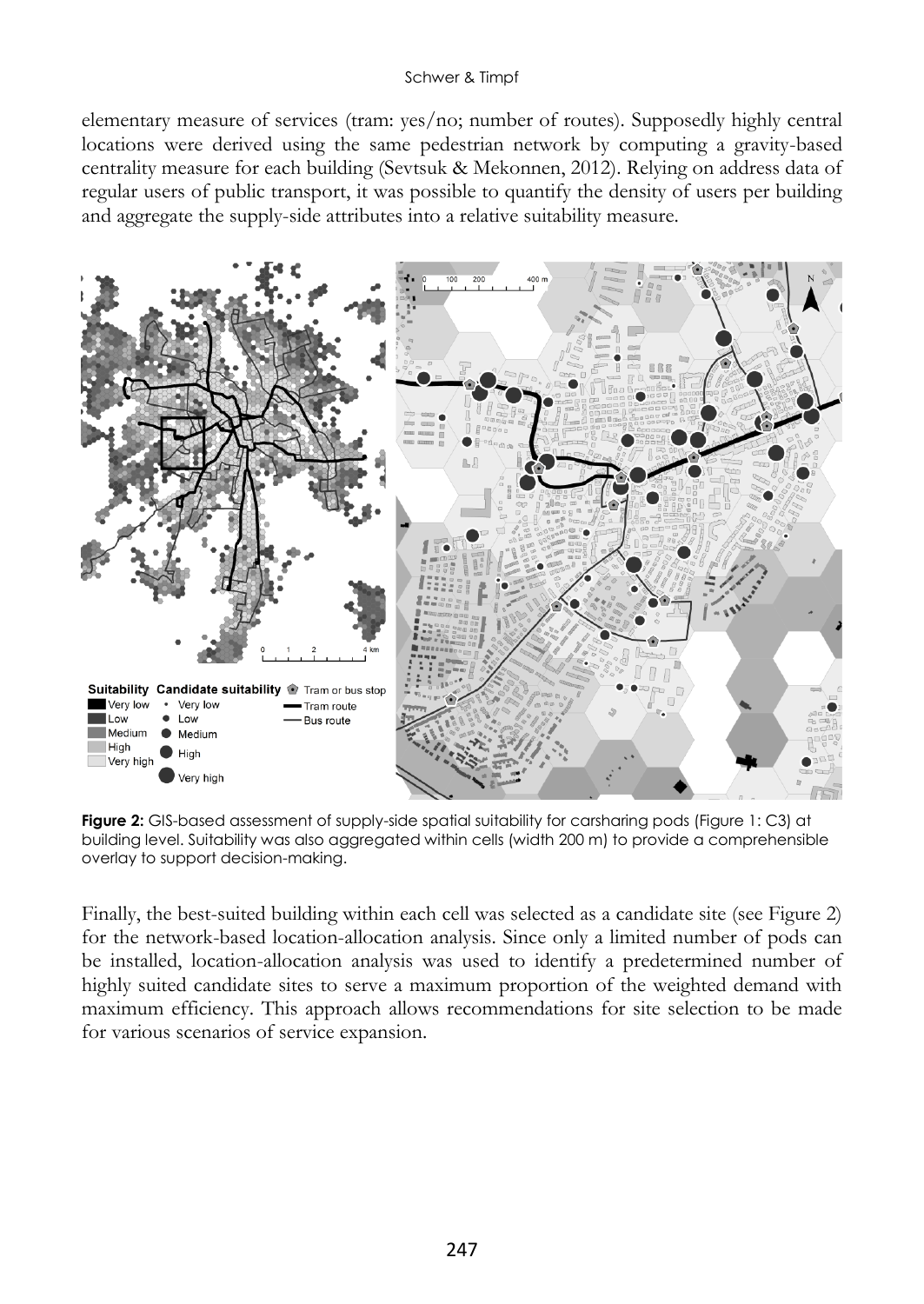## **3 Results and Conclusion**

A GIS-based model for site-selection for carsharing pods was developed. Incorporating factors of demand as well as of supply, this model allows the assessment of the suitability of potential sites for carsharing pods at the level of individual buildings. Furthermore, by quantifying car-dependence as a geographic measure of accessibility and by including sociodemographic and behavioural criteria, it is possible to approximate the relative spatial distribution of demand. Generally speaking, this measure may be interpreted as identifying poorly accessible areas. Combining both weighted supply and demand sites, locationallocation analysis can be used to optimize the spatial distribution of carsharing pods for specific planning scenarios (e.g. with the objective of maximizing market share). The implementation of an integrated carsharing scheme in Augsburg (swa Carsharing), based on our approach, is ongoing. Our future involvement will include a posteriori calibration and evaluation of the model necessary to represent actual demand and investigate causal interdependences of parameters. Aimed at facilitating an initial site-selection process during the recent development of swa Carsharing in Augsburg, however, the results of the model could serve as valuable spatial guidance for decision-makers in the systematic search for available parking spots where carsharing pods could actually be installed. Since most input attributes may be quantified at a very local level using data available through municipal authorities or free sources like OpenStreetMap, transferring this site-selection model to different areas could provide cost-effective, straightforward and informed support for GISbased decisions in selecting carsharing sites.

## **Acknowledgments**

This study was supported by public utility company Stadtwerke Augsburg, the operators of swa Carsharing.

## **References**

- Ackermann, T., Loose, W., & Reining, C. (2014). Die Verknüpfung von Carsharing und ÖPNV. In Bundesverband CarSharing e.V. (bcs) (Ed.), Verkehrspraxis. Eine Idee setzt sich durch! 25 Jahre CarSharing (pp. 111–121). Köln: ksv kölner stadt- und verkehrsverlag.
- Braun, A., Hochschild, V., & Koch, A. (2013). Intraregionale Unterschiede in der Carsharing-Nachfrage: Eine GIS-basierte empirische Analyse. IAW-Diskussionspapiere. (99), 1–23. Retrieved from http://hdl.handle.net/10419/92988
- Celsor, C., & Millard-Ball, A. (2007). Where Does Carsharing Work? Using Geographic Information Systems to Assess Market Potential. Annual Meeting of the Transportation Research Board. Retrieved from http://people.ucsc.edu/~adammb/publications/Celsor\_Millard-Ball\_2007\_Where\_Does\_CarSharing\_Work\_TRBversion.pdf
- Ciari, F., Schuessler, N., & Axhausen, K. W. (2013). Estimation of Carsharing Demand Using an Activity-Based Microsimulation Approach: Model Discussion and Some Results. International Journal of Sustainable Transportation, 7(1), 70–84.